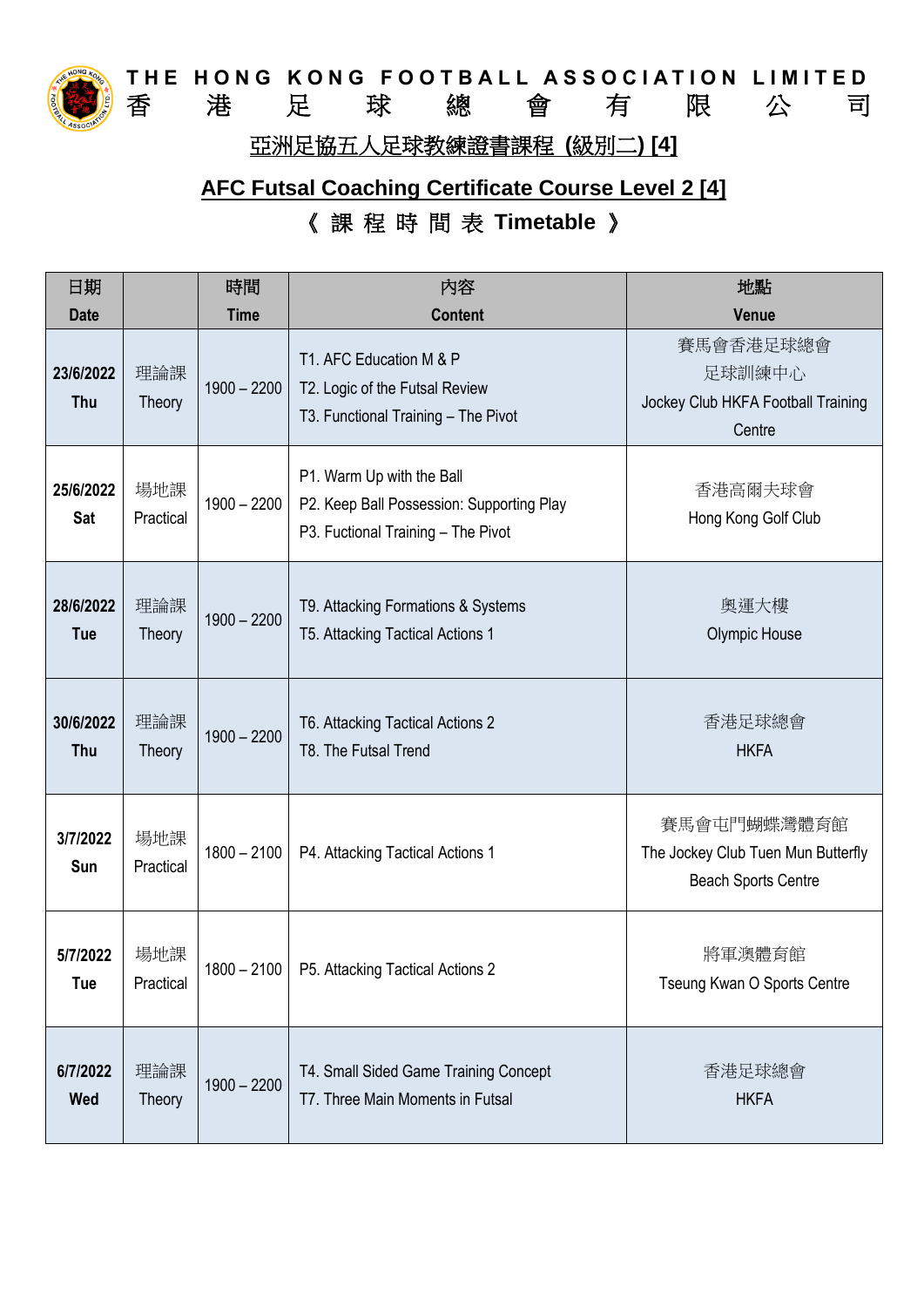

**THE HONG KONG FOOTBALL ASSOCIATION LIMITED**<br>香 港 足 球 總 會 有 限 公 司 足 球 總 會 有 限 公 司

### 亞洲足協五人足球教練證書課程 **(**級別二**) [4]**

## **AFC Futsal Coaching Certificate Course Level 2 [4]** 《 課 程 時 間 表 **Timetable** 》

| 日期                      |                      | 時間            | 内容                                                                                | 地點                                         |
|-------------------------|----------------------|---------------|-----------------------------------------------------------------------------------|--------------------------------------------|
| <b>Date</b>             |                      | <b>Time</b>   | <b>Content</b>                                                                    | Venue                                      |
| 8/7/2022<br>Fri         | 場地課<br>Practical     | $1900 - 2200$ | P6. Attacking Formations & Systems                                                | 沙田馬場波地<br>Sha Tin Racecourse Sports Ground |
| 9/7/2022<br><b>Sat</b>  | 理論課<br><b>Theory</b> | $1900 - 2200$ | T9. Essential Psychological Skills<br>T10. Match Analysis & Data Collection       | 網上課堂<br><b>Online Course</b>               |
| 12/7/2022<br>Tue        | 場地課<br>Practical     | $1800 - 2100$ | <b>Practical Assessment 1</b>                                                     | 將軍澳體育館<br>Tseung Kwan O Sports Centre      |
| 13/7/2022<br>Wed        | 理論課<br><b>Theory</b> | $1900 - 2200$ | T11. Planning a Futsal Season<br>T12. Physical Preparation: Enhancement, Recovery | 香港足球總會<br><b>HKFA</b>                      |
| 15/7/2022<br>Fri        | 理論課<br>Theory        | $1900 - 2200$ | <b>Practical Assessment 1</b>                                                     | 沙田馬場波地<br>Sha Tin Racecourse Sports Ground |
| 16/7/2022<br><b>Sat</b> | 理論課<br>Theory        | $1900 - 2200$ | T13. Defending System & Behaviours                                                | 香港足球總會<br><b>HKFA</b>                      |
| 19/7/2022<br><b>Tue</b> | 場地課<br>Practical     | $1800 - 2100$ | P7. Defending Systems & Behaviours 1<br>P8. Defending Systems & Behaviours 2      | 將軍澳體育館<br>Tseung Kwan O Sports Centre      |
| 20/7/2022<br>Wed        | 理論課<br>Theory        | $1900 - 2200$ | T14. Goalkeeper Training 1<br>T15. Goalkeeper Training 2                          | 香港足球總會<br><b>HKFA</b>                      |